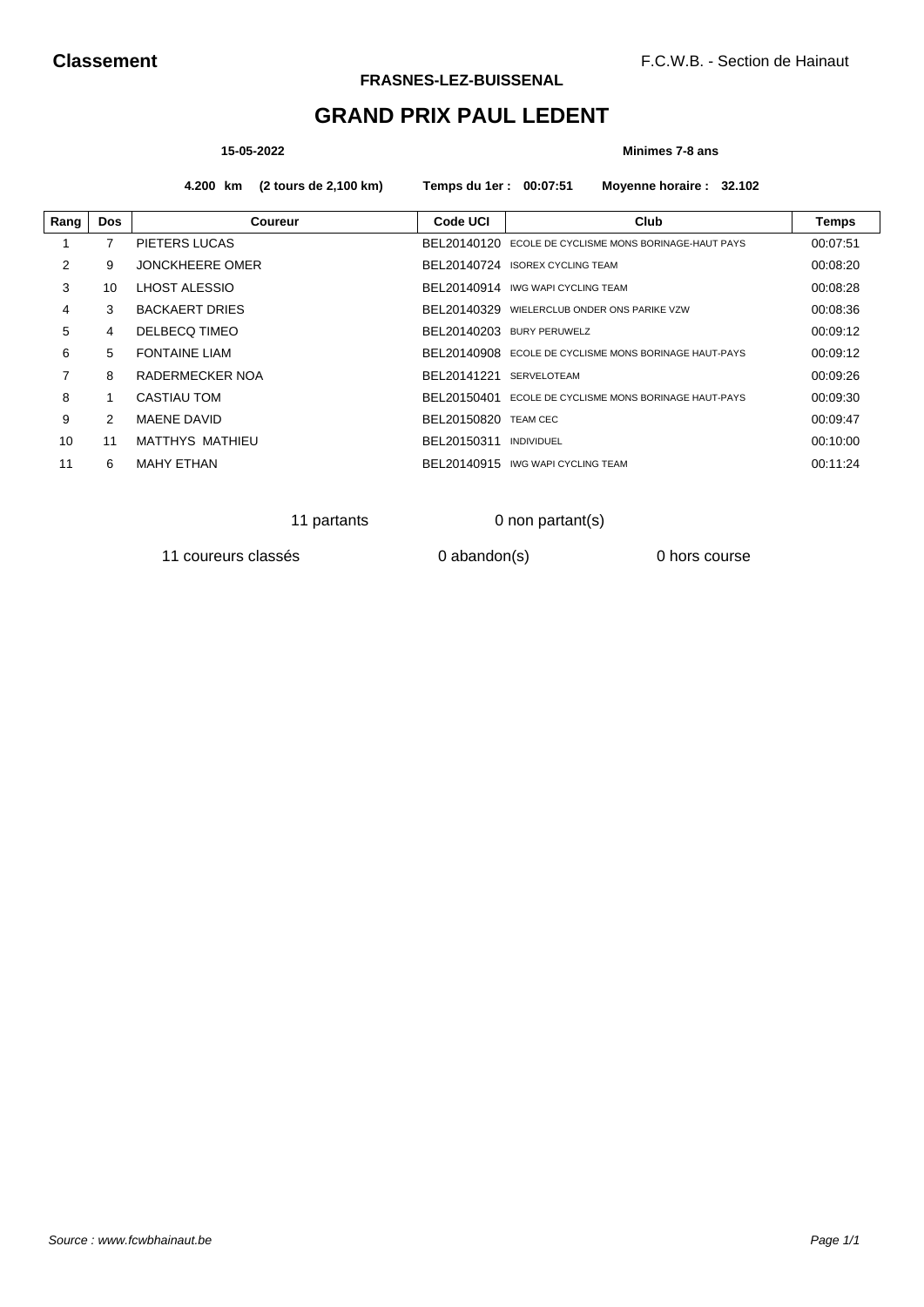# **GRAND PRIX PAUL LEDENT**

### **15-05-2022 Minimes 9 ans**

## **6.300 km (3 tours de 2,100 km) Temps du 1er : 00:12:40 Moyenne horaire : 29.842**

| Rang | <b>Dos</b> | Coureur                   | <b>Code UCI</b>          | Club                                                | Temps    |
|------|------------|---------------------------|--------------------------|-----------------------------------------------------|----------|
|      | 20         | LACQUEMENT RAPHAEL        | BEL20130919              | ROYAL VELO SPORT PERUWELZ                           | 00:12:40 |
| 2    | 17         | DECLERCO NOAH             | BEL20130621              | ECOLE DE CYCLISME MONS-BORINAGE                     | 00:12:40 |
| 3    | 24         | VANWYMELBEKE CONNOR       | BEL20131120              | WIELERTEAM WAREGEM                                  | 00:13:20 |
| 4    | 26         | DE BUYSERIE ELIAS         | BEL20131002              | <b>ONDER ONS PARIKE</b>                             | 00:13:34 |
| 5    | 23         | <b>VALERIO SACHA</b>      |                          | BEL20131004 ECOLE CYCLISME MONS BORINAGE HAUTS PAYS | 00:15:18 |
| 6    | 18         | DEFOSSEZ-MITAINE VALENTIN | BFL 20131227             | ECOLE DE CYCLISME MONS BORINAGE HAUT-PAYS           | 00:15:18 |
| 7    | 19         | <b>HEYVAERT ARTHUR</b>    | BEL20130927              | PARIKE ONDER ONS                                    | 00:17:02 |
| 8    | 25         | <b>HAID MILA</b>          | BEL20130610 ECW JEUNESSE |                                                     | 00:17:44 |
| 9    | 21         | MAENE DANICE (F)          | BEL20130829              | <b>TEAM CEC</b>                                     | 00:18:56 |
| 10   | 22         | <b>PRETE VINCENT</b>      | BEL 20131102             | DANNYJI CYCLING TEAM                                | 1 tour   |

10 partants 0 non partant(s)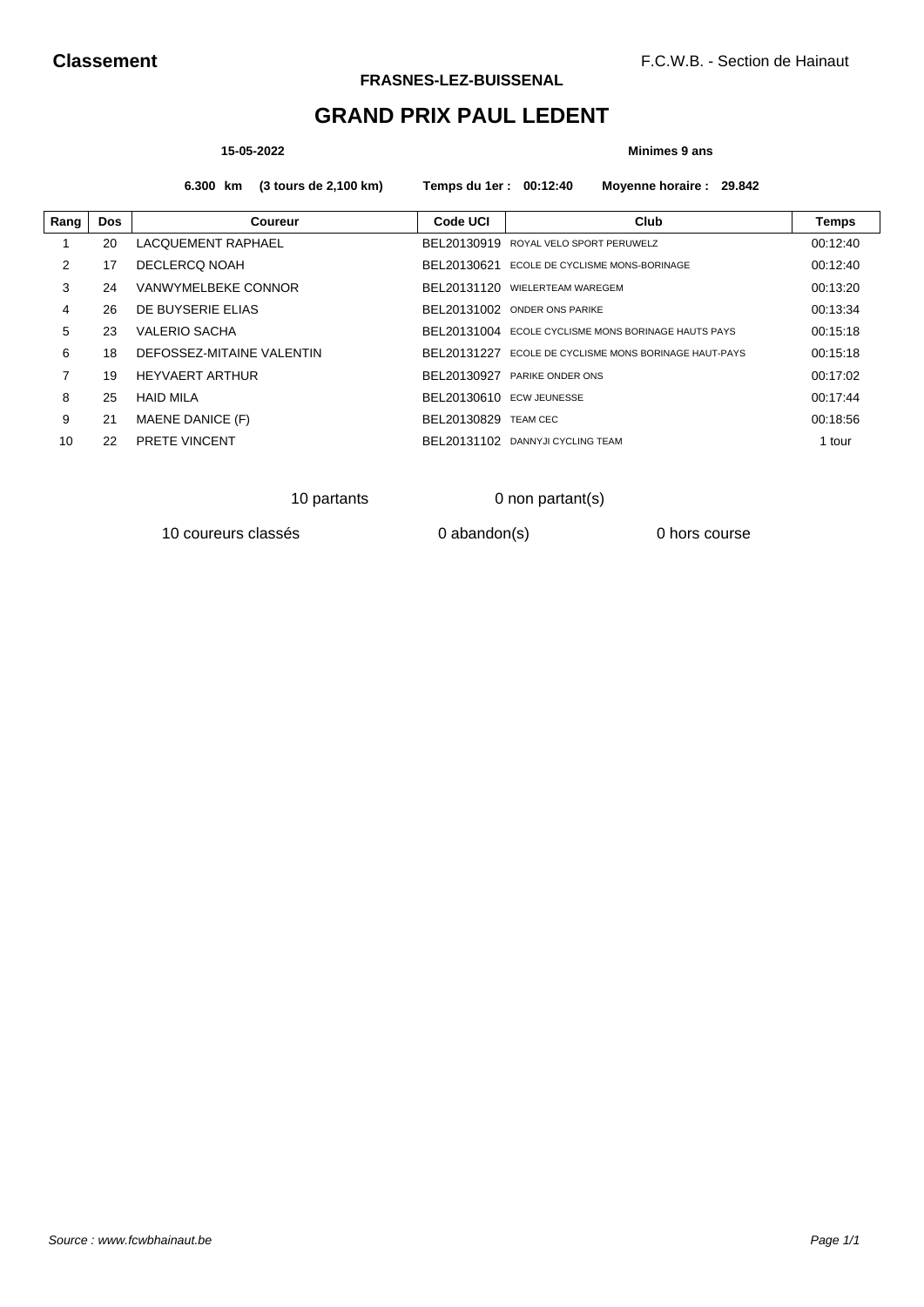# **GRAND PRIX PAUL LEDENT**

### **15-05-2022 Minimes 10 ans**

**10.500 km (5 tours de 2.100 km) Temps du 1er : 00:20:12 Moyenne horaire : 31.188**

| Rang | <b>Dos</b> | Coureur                     | Code UCI     | Club                                      | <b>Temps</b> |
|------|------------|-----------------------------|--------------|-------------------------------------------|--------------|
|      | 49         | VANLUCHENE AURELIO          | BEL20120922  | <b>INDIVIDUEEL</b>                        | 00:20:12     |
| 2    | 37         | CASTIAU HUGO                | BEL20120313  | ECOLE DE CYCLISME MONS BORINAGE HAUT-PAYS | 00:20:12     |
| 3    | 44         | VAN DAELE TIBO              | BEL20120811  | <b>WOOP</b>                               | 00:20:12     |
| 4    | 43         | ROKEGEM LEWIS               |              | BEL20121106 ONDER ONS PARIKE              | 00:20:12     |
| 5    | 47         | VAN GEERT SENNE             | BFI 20120525 | WIELERCLUB ONDER ONS PARIKE VZW           | 00:20:12     |
| 6    | 42         | <b>PARIDAENS LENTE</b>      | BEL20120426  | JONGE RAKKERS VOLLEZELE                   | 00:22:03     |
| 7    | 36         | AMAND ESTEBAN               | BEL20120611  | <b>IWG WAPI CYCLING TEAM</b>              | 00:22:30     |
| 8    | 48         | <b>VANDERBRUGGEN MATTIS</b> | BEL20120513  | DANNYJI CYCLING TEAM                      | 00:22:32     |
| 9    | 40         | <b>MARTIN AURELIEN</b>      | BEL20120722  | DANNYJI CYCLING TEAM                      | 1 TOUR       |
| 10   | 41         | <b>MURATORE DAEL</b>        | BEL20120808  | EDC MONS-BORINAGE                         | 1 TOUR       |
|      |            |                             |              |                                           |              |

10 partants 0 non partant(s)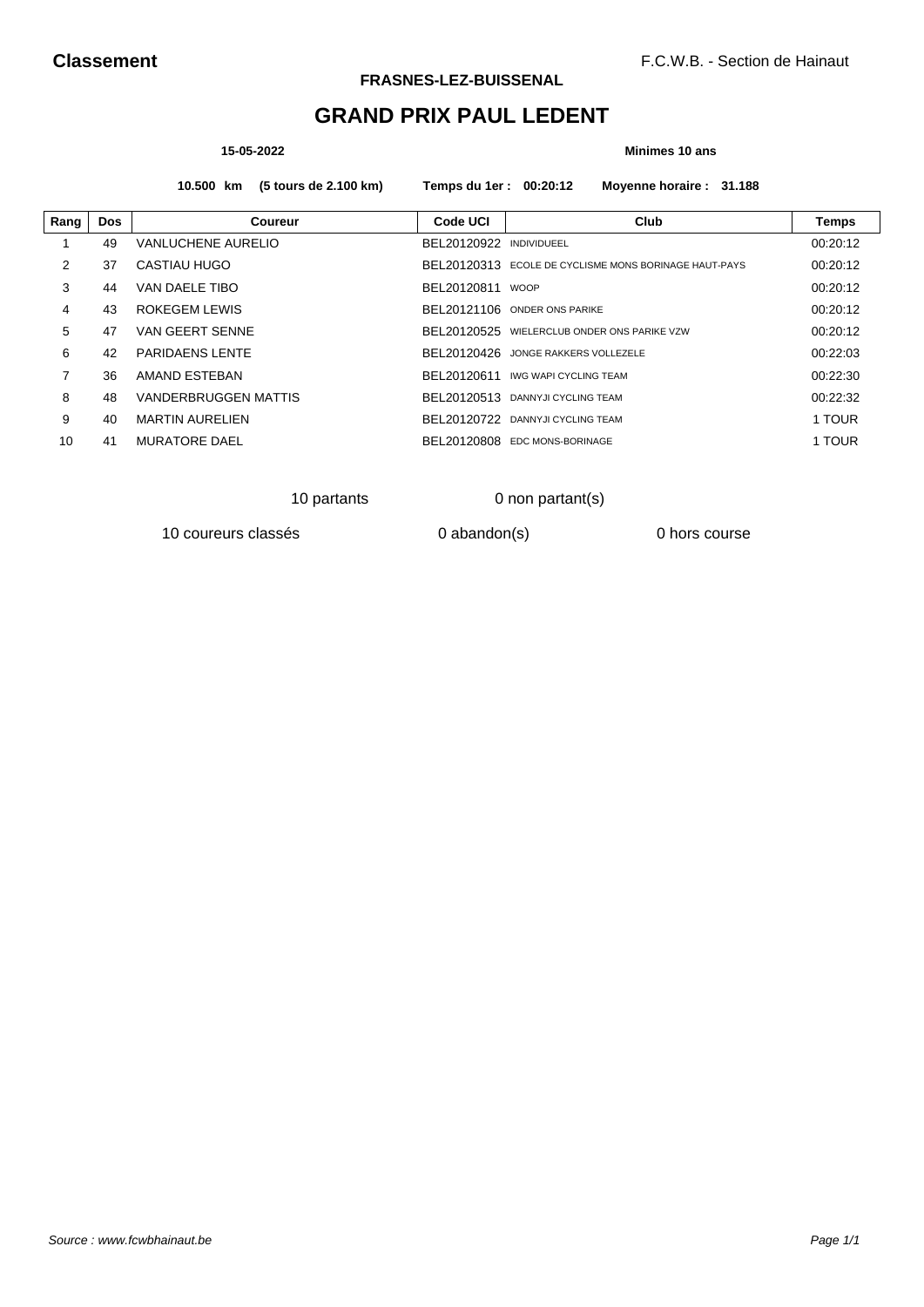# **GRAND PRIX PAUL LEDENT**

### **15-05-2022 Minimes 11 ans**

**12.600 km (6 tours de 2.100 km) Temps du 1er : 00:23:48 Moyenne horaire : 31.765**

| Rang              | <b>Dos</b> | Coureur                  | Code UCI                | Club                                              | Temps    |
|-------------------|------------|--------------------------|-------------------------|---------------------------------------------------|----------|
|                   | 14         | <b>VANHEE EDEN</b>       |                         | BEL20110628 GAVERZICHT-BE OKAY                    | 00:23:48 |
| 2                 | 12         | VAN CAENEGEM MILAN       |                         | BEL20111122 ONDER ONS PARIKE                      | 00:23:48 |
| 3                 | 10         | PARIDAENS MAYO           |                         | BEL20110605 JONGE RAKKERS VOLLEZELE               | 00:23:48 |
| 4                 | 8          | LANNOYE MATS             | BEL20110414 AVIA RUDYCO |                                                   | 00:24:35 |
| 5                 | 16         | <b>MATTHYS ELIAS</b>     |                         | BEL20111206 WIELERCLUB "ONDER ONS - PARIKE" VZW   | 00:24:43 |
| 6                 | 3          | DE SPIEGELEER JEFF       | BEL20110227             | REYNAERT VDM CYCLING TEAM                         | 00:24:49 |
| $\overline{7}$    | 9          | OPSOMER ELANO            |                         | BEL20110828 ALU DECOCK-LITUBEL-WIELERTEAM WAREGEM | 00:24:51 |
| 8                 | 6          | <b>GIAVEDONI MATTEO</b>  |                         | BEL20110424 IWG WAPI CYCLING TEAM                 | 00:25:19 |
| 9                 | 11         | <b>QUIVY ANATOLE</b>     |                         | BEL20110106 IWG WAPI CYCLING TEAM                 | 00:26:14 |
| 10                | 13         | VAN DER TAELEN JILKE (F) |                         | BEL20110914 JONGE RAKKERS VOLLEZELE               | 00:26:50 |
| 11                |            | DE BUYSERIE AARON        | BEL20111021 WOOP-PARIKE |                                                   | 00:26:50 |
| $12 \overline{ }$ | 2          | DE SMET YFKE (F)         |                         | BEL20110602 ONDER ONS PARIKE                      | 00:27:40 |
| 13                | 4          | DE WINTER TIBE           |                         | BEL20111202 ONDER ONS PARIKE                      | 1 TOUR   |

13 partants 0 non partant(s)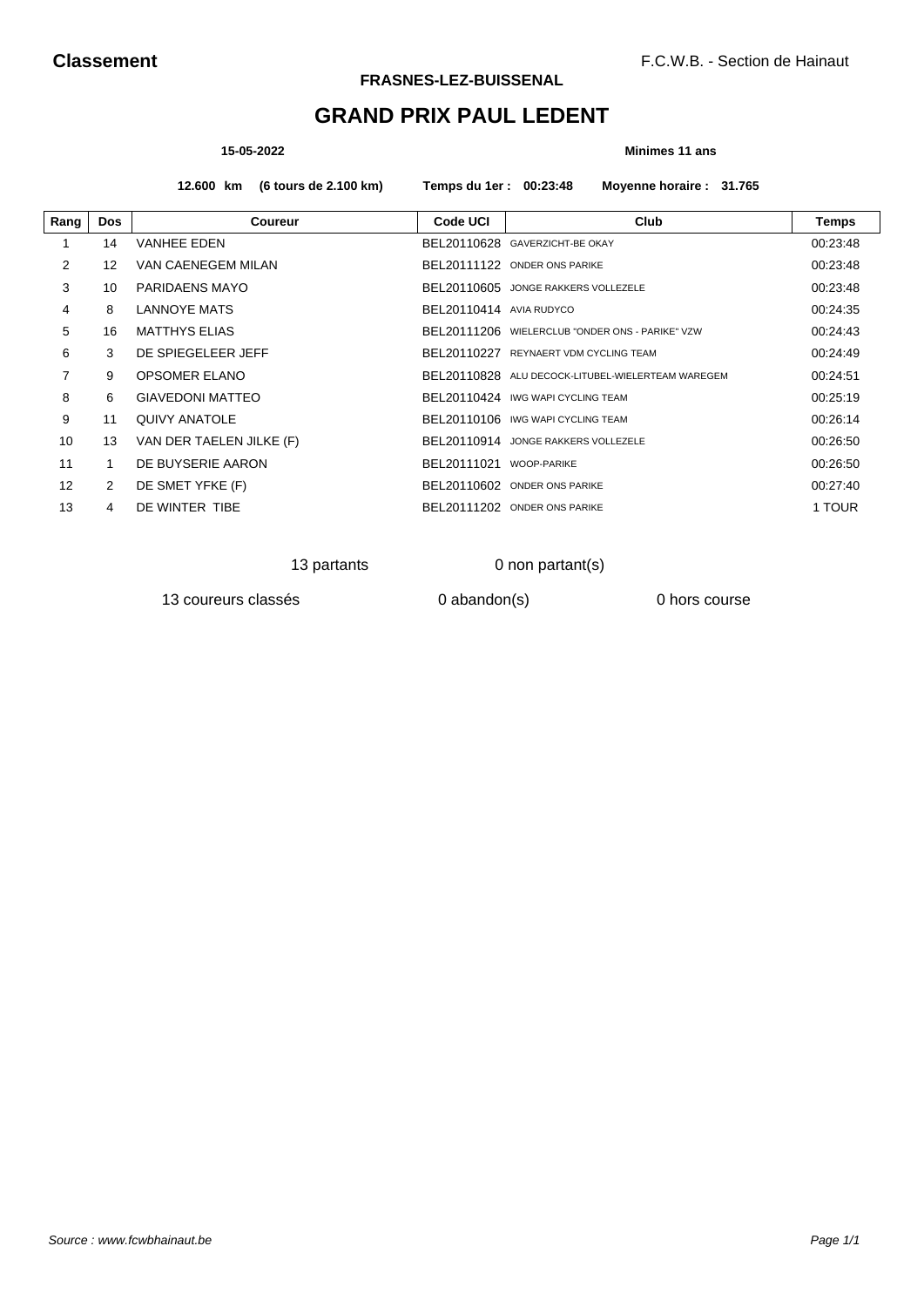# **GRAND PRIX PAUL LEDENT**

### **15-05-2022 Aspirants 12 ans**

**14.700 km (7 tours de 2.100 km) Temps du 1er : 00:31:25 Moyenne horaire : 28.074**

| Rang | <b>Dos</b> | <b>Coureur</b>            | Code UCI                    | Club                                    | Temps    |
|------|------------|---------------------------|-----------------------------|-----------------------------------------|----------|
|      | 17         | <b>MATTHYS ARNE</b>       | BEL20100401                 | WIELERCLUB "ONDER ONS - PARIKE" VZW     | 00:31:25 |
| 2    | 15         | STAELGRAEVE ROBBE         |                             | BEL20101108 WIELERTEAM WAREGEM          | 00:31:25 |
| 3    | 10         | MAENE JOEL                | <b>BEL20101006 TEAM CEC</b> |                                         | 00:31:25 |
| 4    | 4          | <b>DESMARETS ROBIN</b>    | BEL20101020 IWG WAPI TEAM   |                                         | 00:31:25 |
| 5    | 13         | <b>PETILLON ROMAIN</b>    |                             | BEL20100421 CC ARMENTIERES              | 00:31:32 |
| 6    | 12         | <b>NUYTTEN REMI</b>       |                             | BEL20100407 CYCLO CLUB ARMENTIEROIS     | 00:31:48 |
| 7    | 3          | DEBACQUER ROMY            | BEL20100629 AVIA RUDYCO     |                                         | 00:31:57 |
| 8    | 14         | SAUVAGE DIEGO             |                             | BEL20101015 IWG WAPI CYCLING TEAM       | 00:32:25 |
| 9    | 1          | ADAM ALOIS                |                             | BEL20101008 CC ARMENTIEROIS             | 00:32:41 |
| 10   | 8          | LEKIME-BERGAMO TIAGO      |                             | BEL20101008 SPRINT 2000 CHARLEROL       | 00:32:42 |
| 11   | 7          | VAN PUT JORBEN            |                             | BEL20101214 ONDER ONS PARIKE            | 00:33:01 |
| 12   | 16         | VAN WIJMELBEKE MAURO      | BEL20100810 INDIVIDUEL      |                                         | 00:33:01 |
| 13   | 2          | <b>COLLAGE LOUISE (F)</b> |                             | ANG20100923 WIELERCLUB ONDER ONS PARIKE | 00:33:40 |
| 14   | 11         | <b>MARTIN ADRIEN</b>      |                             | BEL20100622 DANNYJI CYCLING TEAM        | 2 tours  |

14 partants 0 non partant(s)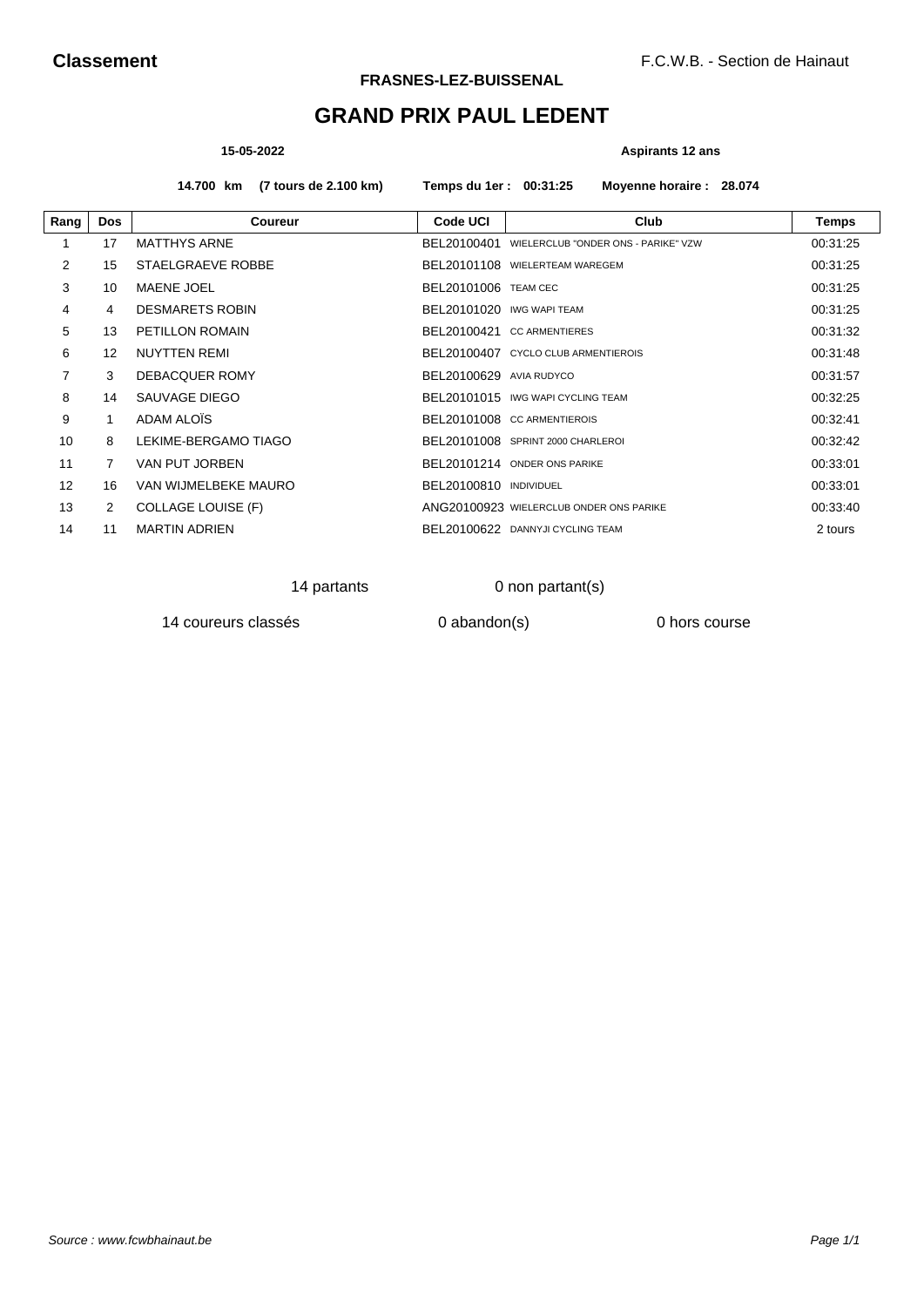# **GRAND PRIX PAUL LEDENT**

### **15-05-2022 Aspirants 13 ans**

**23.100 km (11 tours de 2.100 km) Temps du 1er : 00:37:08 Moyenne horaire : 37.325**

| Rang           | <b>Dos</b> | Coureur                     | Code UCI                 | Club                                        | <b>Temps</b> |
|----------------|------------|-----------------------------|--------------------------|---------------------------------------------|--------------|
|                | 7          | DEPOORTER TRISTAN           |                          | BEL20090116 ISOREX CYCLING TEAM             | 00:37:08     |
| $\overline{2}$ | 13         | <b>HAID ROMAIN</b>          | BEL20090220 ECW JEUNESSE |                                             | 00:38:55     |
| 3              | 10         | <b>VANDENHEEDE MATHIS</b>   |                          | BEL20090714 GAVERZICHT BE OKAY              | 00:38:55     |
| 4              | 9          | <b>SCOHIER THIBAULT</b>     | BEL20091002 SPRINT 2000  |                                             | 1 TOUR       |
| 5              | 11         | <b>VANHUFFEL MORENO</b>     |                          | BEL20091014 WIELERCLUB ONDER ONS PARIKE     | 1 TOUR       |
| 6              | 14         | COTTENIES MATTEO            |                          | BEL20090513 WIELERTEAM WAREGEM              | 1 TOUR       |
| 7              | 3          | <b>BOITTE EMILE</b>         |                          | BEL20090911 IWG WAPI CYCLING TEAM           | 1 TOUR       |
| 8              | 8          | <b>OYAERT REMI</b>          |                          | BEL20090310 ONDER ONS PARIKE                | 1 TOUR       |
| 9              | 5          | DE BACKER BASIL             |                          | BEL20091217 WIELERKLUB NOORD WEST BRABANT   | 1 TOUR       |
| 10             |            | VAN GYSEGEM AXANA (F)       | BEL20091001              | JONGE RAKKERS VOLLEZELE                     | 1 TOUR       |
| 11             | 6          | DE PESSEMIER ELENA (F)      |                          | BEL20090609 WIELERCLUB ONDER ONS PARYKE VZW | 2 TOUR       |
| 12             | 12         | <b>VANRENTERGHEM MATHYS</b> |                          | BEL20091209 IWG WAPI CYCLING TEAM           | 2 TOUR       |

## 12 partants 0 non partant(s)